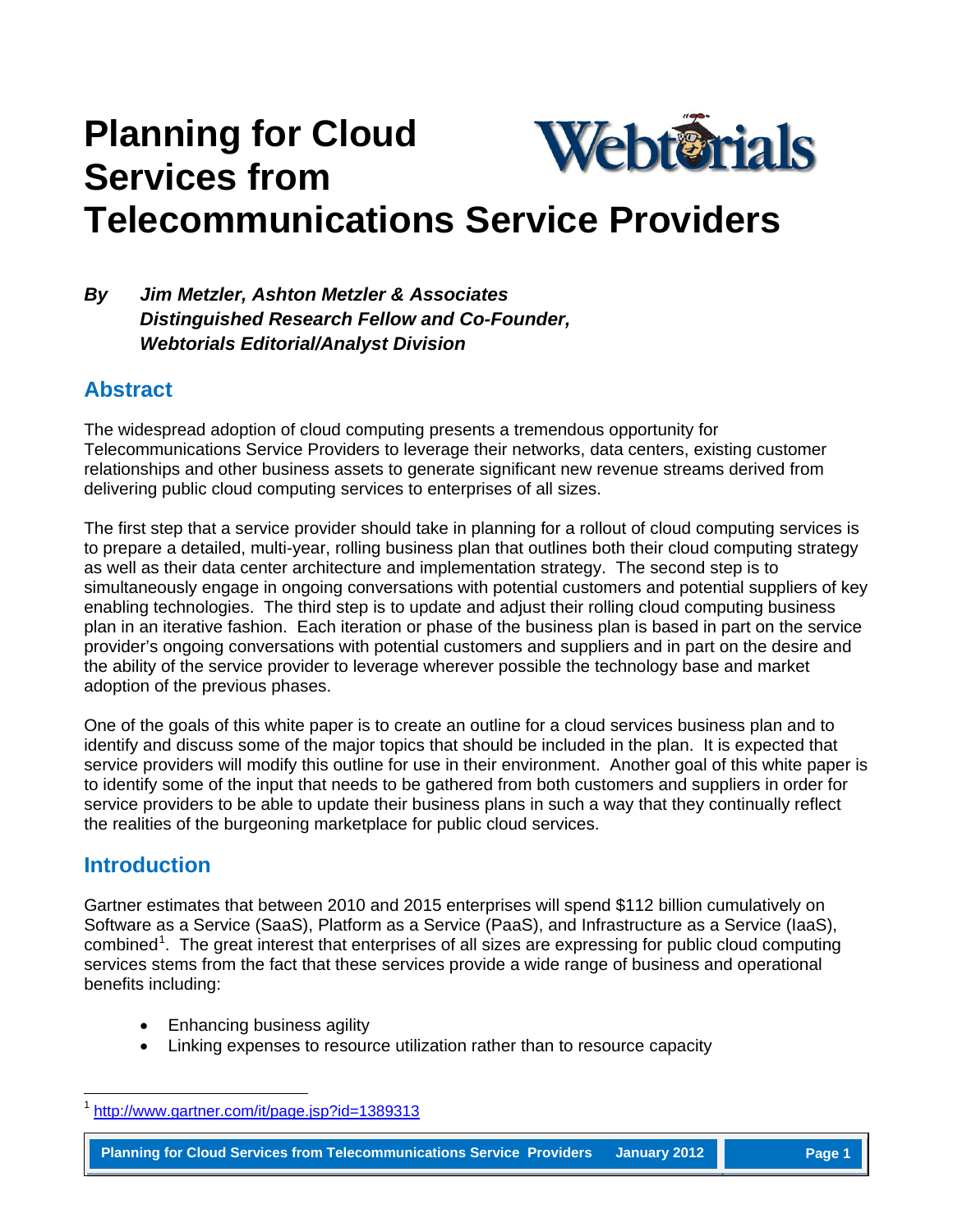• Gaining access to a much richer range of services and applications both at a lower cost and in a shorter time frame than was traditionally possible

Cloud computing delivers these benefits in large part through the pervasive virtualization of data center resources combined with the integrated and automated management of both the infrastructure and the services that it supports. This combination of technologies makes it possible for IT services and applications to leverage pools of resources in order to dynamically reallocate or scale capacity to efficiently meet fluctuations in user demand.

The adoption of cloud computing presents a tremendous opportunity for Telecommunications Service Providers to leverage their networks, data centers, existing customer relationships and other business assets to generate significant new revenue streams. These new revenue streams are based on delivering high value-added cloud-based services to enterprise customers. From the enterprise perspective, the phrase *high value-added* equates to the service provider offering levels of security, availability and performance that closely resemble the service levels that enterprise IT organizations have traditionally provided themselves. Providing stringent levels of security, availability and performance differentiates these services from the best effort services that typically are targeted at small businesses and home users. Service providers can also leverage their experience in operational scaling and assured performance over Next Generation Networks (NGN) to differentiate and add unique added value to their services and they can further differentiate their service offerings by providing meaningful SLAs.

# **Creating a Cloud Services Deployment Planning Process**

Telecommunications Service Providers have historically taken a very detailed, well-planned approach to deploying new services. While that approach is often valuable, it has significant limitations in a market, such as the market for public cloud computing services, that is currently somewhat ill defined and which is likely to evolve significantly over the next several years. An alternative approach is to avoid any attempt at detailed planning and instead implement a series of service trials. There is no doubt that this alternative approach will provide a wealth of valuable input. There is also no doubt that this approach on its own will make it difficult, if not impossible, for service providers to leverage the technology and marketplace synergies of their services offerings.

What Telecommunications Service Providers need is an iterative planning process that balances the benefits of detailed planning with the benefits of continually gathering and leveraging marketplace intelligence. With that in mind, the first step in the service delivery planning process is for service providers to prepare a high level, multi-year business plan that outlines both their cloud strategy and their data center architecture and implementation strategy. This plan should include the definition of the services or applications to be offered, an outline of how the services will evolve over time, the key enabling technologies and products, the target market, the expected adoption rates as well as estimates of the overall ROI and the expected profitability for each scenario. ROI and profitability will depend largely on wide market adoption, the economies of scale derived from delivering essentially the same service to a large number of subscribers and the efficiency of their cloud infrastructure in supporting both a wide range of services and a large number of subscribers from a common resource pool.

The second step in the planning process is for service providers to simultaneously engage in ongoing conversations with potential suppliers and potential customers. The purpose of engaging in ongoing conversations with suppliers is to identify technologies and products that enable the service provider to successfully offer new services. For example, there are several prominent vendors who provide software that would enable a service provider to offer a desktop virtualization service. Service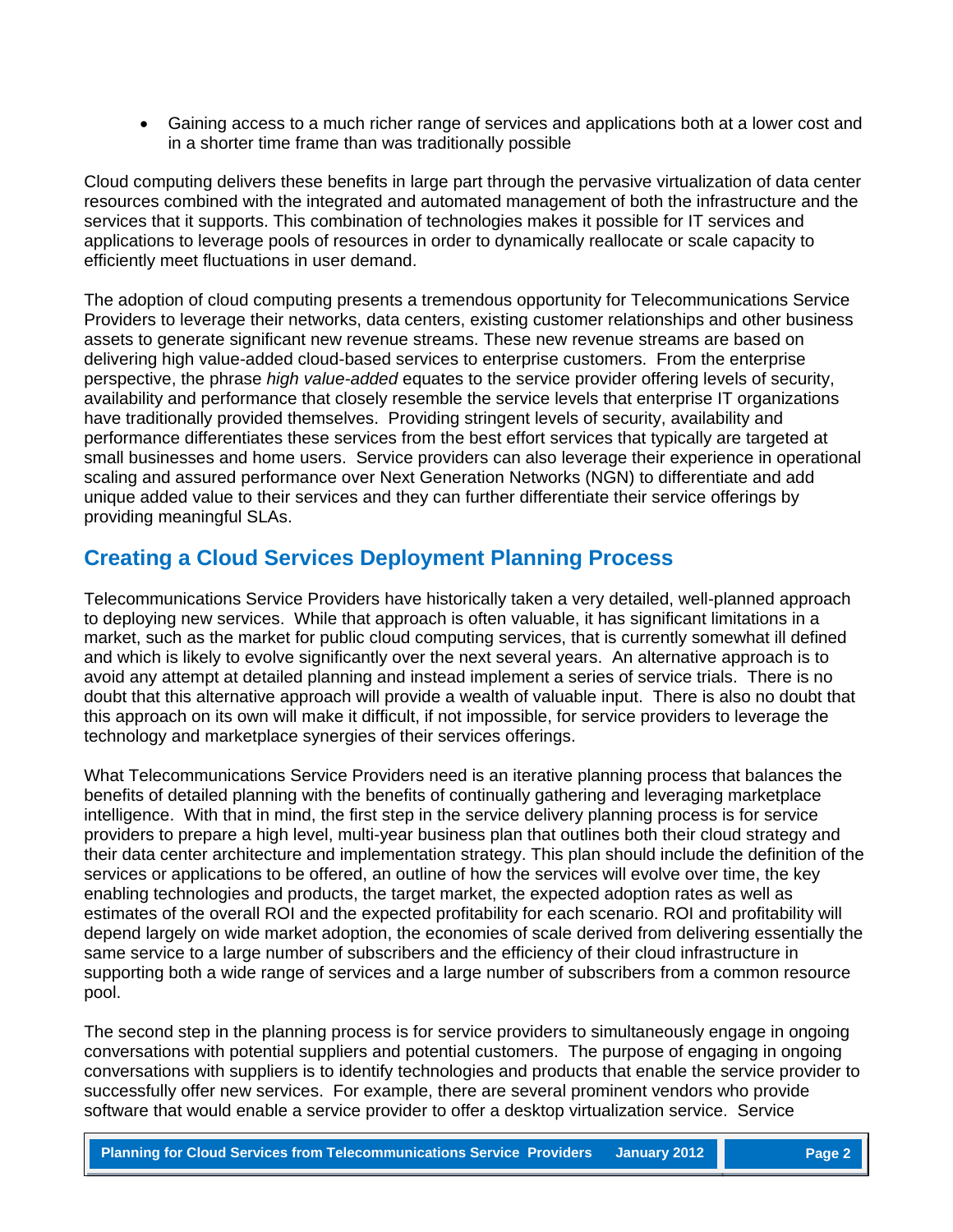providers who are considering offering that service should work with these vendors to understand both the strengths and weaknesses of their current solutions as well as their product roadmaps.

The purpose of engaging in ongoing conversations with customers, and possibly leveraging those conversations to create trials of new services, is to identify the specific services, and the primary characteristics of those services, that customers are interested in acquiring from a public cloud computing provider. Staying with the example of a virtual desktop service, service providers who are considering offering this service should work with customers in their target market to identify the key characteristics that these customers want to see in a desktop virtualization solution. For example, do the customers want a single screen and Microsoft software, or do they need a more highly functional solution?

The third step in the planning process is for service providers to update and adjust their rolling cloud computing business plan in an iterative fashion. Each iteration or phase of the business plan is based in part on the service provider's ongoing conversations with potential customers and suppliers. For example, knowing both the roadmap of the key vendors of virtual desktop solutions as well as the detailed needs of their customers enables a service provider to refine their plans for offering a virtual desktop solution. Each phase is also based on the desire and the ability of the service provider to leverage wherever possible the technology base and market adoption of the previous phases.

### **Market Adoption: The Enterprise's Evolution to the Cloud**

At the first stage in their evolution, enterprises are likely to take advantage of basic Infrastructure-as-a-Service (IaaS) solutions such as hosted dedicated servers, virtual machine instances on shared servers and storage services. As previously noted, by offering levels of security, availability and performance that closely resemble the service levels that enterprise IT organizations have traditionally provided themselves, Telecommunications Service Providers can differentiate their basic IaaS solutions from commodity services that are targeted at small businesses and home users.

As early adopters of basic compute and storage services become satisfied with those services, they will likely evolve to become consumers of additional cloud based services. This section of the white paper will describe some of those services. There is no intention in this section to indicate the order in which these services will be adopted, as that will vary based on factors such as the size, type and geographic location of the enterprise customers.

One class of cloud based service that is of interest to enterprise IT organizations is Value-Added Infrastructure as a Service (Value-Added IaaS). The phrase *Value-Added IaaS* refers to infrastructure services that come integrated with additional software or hardware functionality in order to provide a complete solution that addresses a well-defined business need. Examples of Value-added IaaS services include:

- Disaster Recovery and Business Continuity (DR/BC)
- High Performance Computing (HPC)
- Virtual Desktop Integration (VDI)

Many of the early adopters of Basic IaaS and Value-Added IaaS are coming from outside the purview and control of the enterprise's IT organization. This includes research and engineering departments as well as groups that are driving highly visible, special projects. These consumers typically have their own budget for IT services, are self-reliant, technically proficient and expect rapid deployment of services.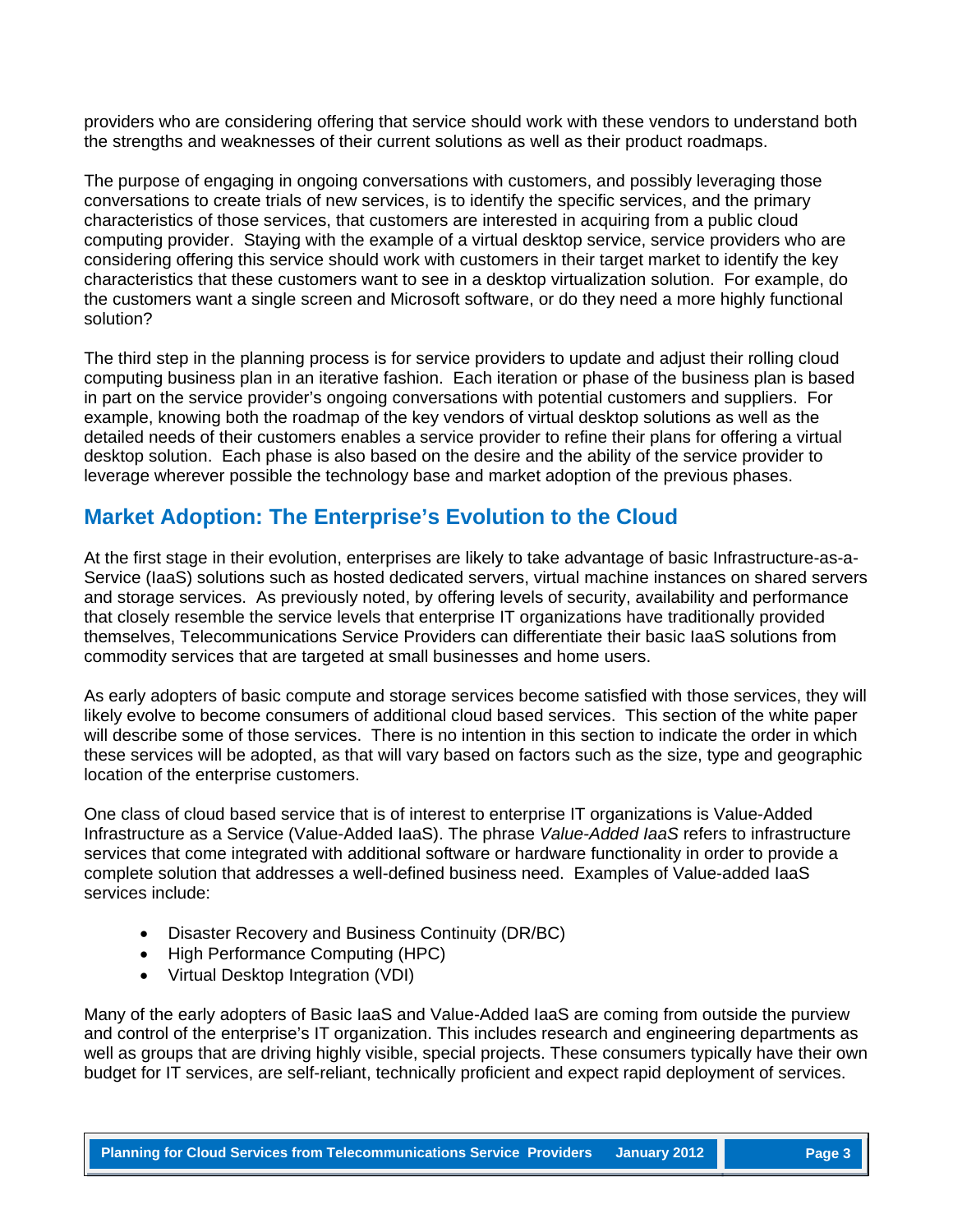IT organizations typically approach cloud services as another form of out-tasking and follow a tightly controlled procurement and sourcing process that is designed to minimize the risk that is associated with adopting any new service. While they can lag behind more nimble groups in their adoption of Value-Added IaaS, IT organizations are beginning to show significant interest. For example, a recent research report<sup>[2](#page-3-1)</sup> presented the results of a survey in which one hundred and sixty four IT professionals were asked to indicate how likely it was over the next year that their company would acquire a Value-Added IaaS. Their responses are shown in [Table 1.](#page-3-0)

<span id="page-3-0"></span>

| Table 1: Interest in Value-Added laas<br><b>Likelihood of Acquisition</b> |                                  |                        |                     |                                     |                    |  |  |
|---------------------------------------------------------------------------|----------------------------------|------------------------|---------------------|-------------------------------------|--------------------|--|--|
|                                                                           | <b>Will Not</b><br><b>Happen</b> | <b>Might</b><br>Happen | <b>50/50 Chance</b> | <b>Will Likely</b><br><b>Happen</b> | <b>Will Happen</b> |  |  |
| <b>Disaster</b><br><b>Recovery</b>                                        | 30.8%                            | 23.8%                  | 20.0%               | 11.5%                               | 13.8%              |  |  |
| <b>Virtual</b><br><b>Desktops</b>                                         | 40.7%                            | 24.4%                  | 18.5%               | 9.6%                                | 6.7%               |  |  |
| High<br><b>Performance</b><br><b>Computing</b>                            | 41.9%                            | 24.8%                  | 16.3%               | 10.1%                               | 7.0%               |  |  |

The data in [Table 1](#page-3-0) shows that there is significant interest in Value-Added IaaS. For example, over the next year more than sixteen percent of the survey respondents are either planning to acquire, or are likely to acquire each of the Value-Added infrastructure services listed in the table. This represents the beginning of what could be a fundamental shift in terms of how IT services are provisioned.

At the same time that IT organizations are beginning to adopt cloud based services that are more sophisticated than basic IaaS, most of them are also beginning to implement architectures within their data centers that improve the leverage that they gain from virtualization. These private data centers will continue to be used for at least the foreseeable future for certain business-critical workloads or for workloads that involve data that is subject to strict regulations and restrictions. However, as the evolution to adopt cloud computing continues, many enterprises will decide to transition their on-site private data centers to private cloud data centers that are hosted and/or managed by a service provider. A private cloud data center would typically be implemented using resources dedicated to a single tenant in order to provide security and control equivalent to that of traditional enterprise private data centers.

As enterprise IT organizations continue to implement cloud related technologies within their data centers, these organizations are positioning themselves to be able to leverage the higher scalability and cost effectiveness that are associated with hybrid cloud solutions in which the private data center or the hosted private cloud data center is supplemented by a virtual private cloud data center solution offered by a service provider. A virtual private cloud data center is typically hosted at the service provider's data center and is based on a highly virtualized, multi-tenant, shared architecture. One of the key characteristics of a hybrid cloud is the enterprise's ability to continue to manage the provisioning of resources, as well as to monitor and control application performance across the private/public boundary.

<span id="page-3-1"></span><sup>&</sup>lt;sup>2</sup> The 2011 Application and Service Delivery Handbook, [http://www.webtorials.com/content/2011/07/2011](http://www.webtorials.com/content/2011/07/2011-application-service-delivery-handbook.html) [application-service-delivery-handbook.html](http://www.webtorials.com/content/2011/07/2011-application-service-delivery-handbook.html)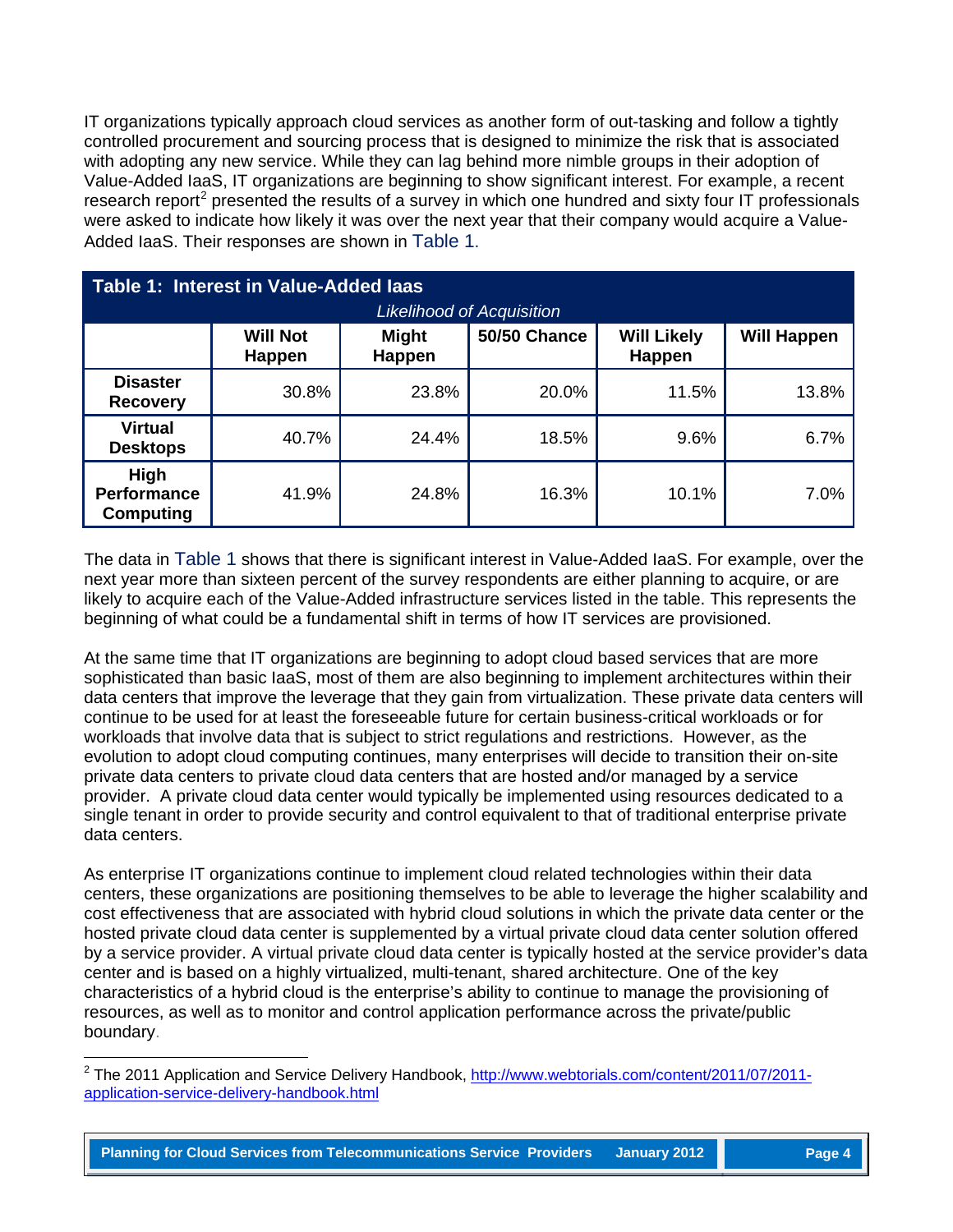As previously noted, as early adopters of basic compute and storage services become satisfied with those services they will likely evolve to become consumers of additional services. Another class of cloud based service that will be attractive to IT organizations is vertical SaaS applications, such as applications commonly used in the financial services, legal services and healthcare industries. While vertical SaaS applications potentially represent a large revenue stream, providing this class of service will require that Telecommunications Service Providers acquire expertise that they haven't had before. A class of cloud based services that is a closer fit with the skills and expertise of Telecommunications Service Providers is horizontal SaaS applications. This class includes applications such as CRM and ERP and similar to the case with vertical SaaS applications, offering applications such as these will require that Telecommunications Service Providers acquire expertise that they haven't had before. However, there are a number of horizontal SaaS applications that are widely acknowledged to be closely aligned with the skills and expertise of Telecommunications Service Providers. This includes applications such as VoIP, Unified Communications, Network and Application optimization and network management. The previously referenced research report, The 2011 Application and Service Delivery Handbook, reported on the results of a survey in which the survey respondents were asked to indicate how likely it was over the next year that their company would acquire a horizontal SaaS application that was network centric. Their responses are shown in [Table 2.](#page-4-0)

<span id="page-4-0"></span>

| <b>Table 2: Interest in Horizontal SaaS Applications</b>        |                                  |                        |                        |                              |                    |  |  |  |
|-----------------------------------------------------------------|----------------------------------|------------------------|------------------------|------------------------------|--------------------|--|--|--|
| <b>Likelihood of Acquisition</b>                                |                                  |                        |                        |                              |                    |  |  |  |
|                                                                 | <b>Will Not</b><br><b>Happen</b> | <b>Might</b><br>Happen | 50/50<br><b>Chance</b> | <b>Will Likely</b><br>Happen | <b>Will Happen</b> |  |  |  |
| <b>VolP</b>                                                     | 34.3%                            | 17.5%                  | 12.6%                  | 15.4%                        | 20.3%              |  |  |  |
| <b>Unified</b><br><b>Communications</b>                         | 26.1%                            | 26.8%                  | 16.9%                  | 14.8%                        | 15.5%              |  |  |  |
| <b>Network and</b><br><b>Application</b><br><b>Optimization</b> | 33.8%                            | 22.1%                  | 14.7%                  | 14.0%                        | 15.4%              |  |  |  |
| <b>Network</b><br><b>Management</b>                             | 38.8%                            | 26.6%                  | 7.2%                   | 17.3%                        | 10.1%              |  |  |  |

One of the interesting observations that can be drawn from the data in [Table 2](#page-4-0) is that over a quarter of the survey respondents indicated that within the next year that their organization either would, or likely would acquire each of the solutions listed in the table.

# **The Service Provider's Evolution to the Cloud**

As described in a preceding section, Telecommunications Service Providers should develop an iterative planning process for a phased rollout of cloud services with each phase designed to leverage wherever possible the technology base and market adoption of the previous phases. Table 3 can serve as a template for specifying how cloud services could be rolled out in a series of successive phases timed to the market<sup>[3](#page-4-1)</sup>.

<span id="page-4-1"></span> $3$  The four phases shown in Table 3 is just an example. The number of phases in the rollout plan will vary by service provider and type of service.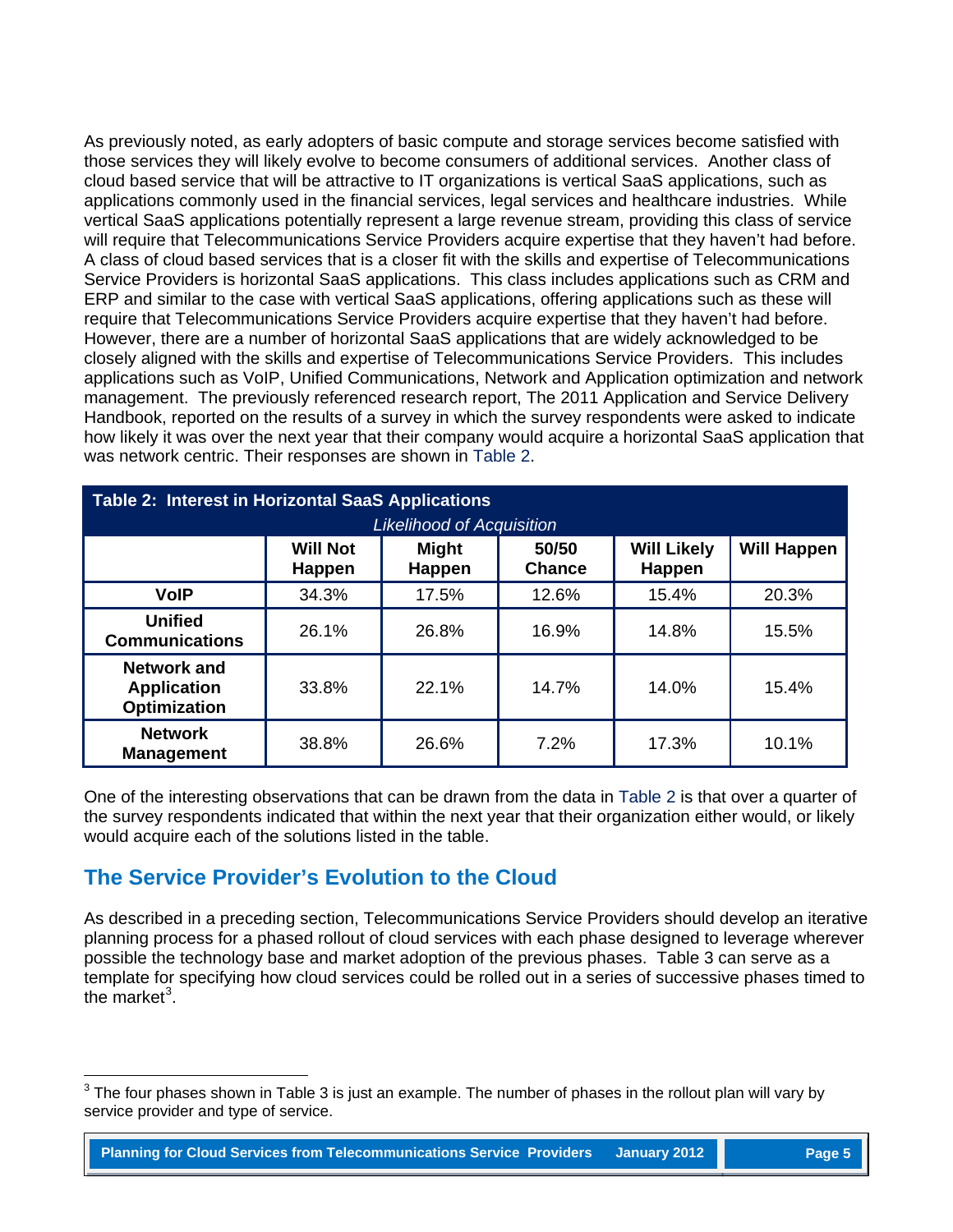A service provider may choose to offer only a subset of the services listed in [Table 3.](#page-5-0) For example, some service providers may decide to not offer Basic IaaS solutions feeling that this market is too commoditized to provide an acceptable ROI. Also, as was the case with the adoption of cloud based services on the part of the enterprise, the service provider's rollout of services doesn't need to be in any particular sequence. For example, a service provider may decide to offer VPDC services and Horizontal SaaS before rolling out Private Cloud data center services. The most appropriate sequencing of service deployments for a particular service provider will be determined in large part based on the conversations that the service provider has with their suppliers and customers.

<span id="page-5-0"></span>

| <b>Table 3: Phased Introduction of Cloud Services</b> |                             |                             |                                                  |                                                     |                                  |                                                   |  |
|-------------------------------------------------------|-----------------------------|-----------------------------|--------------------------------------------------|-----------------------------------------------------|----------------------------------|---------------------------------------------------|--|
|                                                       | <b>Basic</b><br><b>laaS</b> | Value-<br><b>Added laaS</b> | <b>Private</b><br><b>Cloud DC</b><br>(dedicated) | <b>Virtual</b><br><b>Private</b><br><b>Cloud DC</b> | <b>Horizontal</b><br><b>SaaS</b> | <b>Vertical</b><br><b>Industry</b><br><b>SaaS</b> |  |
| Phase I                                               |                             |                             |                                                  |                                                     |                                  |                                                   |  |
| Phase II                                              |                             |                             |                                                  |                                                     |                                  |                                                   |  |
| Phase III                                             |                             |                             |                                                  |                                                     |                                  |                                                   |  |
| Phase IV                                              |                             |                             |                                                  |                                                     |                                  |                                                   |  |

Below is a description of each of the service types contained in [Table 3.](#page-5-0)

#### **Basic IaaS Services**

These services include basic storage as well as physical and/or virtual server instances combined with storage, load balancers and possibly other physical or virtual appliance-based services. Access is usually provided over the Internet and the typical pricing model is ondemand; e.g., \$/hour for servers or VMs and \$/month for specified amounts of storage. Additional charges often apply for bandwidth usage and load balancing.

#### **Value-Added IaaS**

These services represent a higher level of value that service providers can layer on top of the infrastructure that is needed for Basic IaaS services. These higher value-added services typically require the service provider to provide a complete hosted solution for BC/DR, VDI, HPC or similar services.

Similar to the previously discussed situation with virtual desktops, service providers that are considering implementing HPC solutions need to understand how their target customers prefer to consume this solution. One option is that the customer would provide the application and the cluster computing middleware and the service provider would provide dedicated or virtual servers as well as a high performance cluster interconnect that meets the customer's bandwidth and latency requirements for LAN connectivity amongst the servers. Service providers that are considering rolling out a cloud based, disaster recovery service must work with their target customers to answer questions such as whether the potential customers want a hot stand-by, a warm stand-by, a cold stand-by or some combination of solutions. It is also important to determine if there are any constraints that would impact the user's interest in the service. For example, due to strict data privacy laws, most European companies would have constraints both on where their data can be stored and where it can be moved to in a failure situation.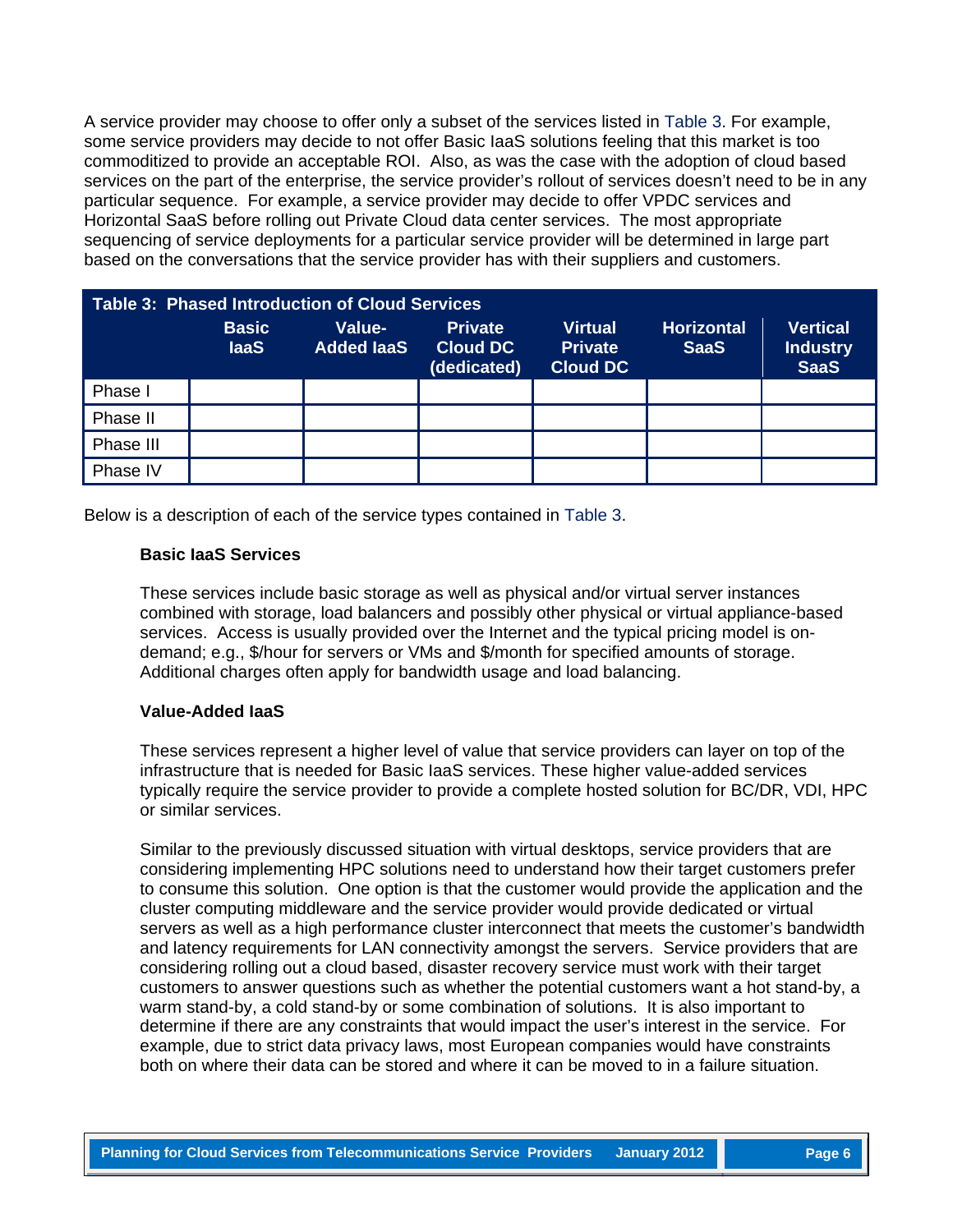Pricing for Value-Added IaaS is normally usage-based with a monthly subscription period. Access could be provided either over the Internet or a private WAN service such as MPLS.

#### **Private Cloud Data Center Services**

These services are based on outsourcing the enterprise's multi-tier private data center to a service provider. The data center could be located at either a site controlled by the enterprise or at a service provider's site. In most cases service providers will structure these services so that the customers receive the highest levels of support, as well as assurances written into the corresponding SLA for high levels of availability, performance and security. A private WAN service would typically be used to provide access to these services.

#### **Virtual Private Data Center (VPDC)**

These services provide an instance of an entire data center hosted on a service provider's infrastructure that is optimized to provide a high level of security and availability for multiple tenants. From the service provider's perspective, the data center architecture for the VPDC would be similar to the architecture used for a private cloud data center except that the resources would be shared among a number of customers rather than being dedicated to a single customer or tenant. The service provider's architecture needs to effectively leverage virtualization in order to maximize the efficient usage of a shared pool of resources. The architecture also needs to allow for a high degree of flexibility in providing a broad range of required network capabilities. This includes WAN optimization, load balancing and firewall services. As noted earlier, service management software must enable the co-management of the VPDC by customers and providers.

The hybrid cloud computing model works best in those instances in which the VPDC and the private cloud data center are based on the same hypervisors, hypervisor management systems and cloud controllers. This maximizes the enterprise's control over the hybrid cloud and allows application and server management to remain the responsibility of the enterprise. Access could be provided either over the Internet or a private WAN service.

#### **Horizontal SaaS**

These applications have traditionally been provided directly from the independent software vendor's (ISV's) data center using a version of the application that has been architected specifically for multi-tenancy. Popular horizontal SaaS applications of this type include communications, collaboration, business productivity, sales management, CRM and ERP.

ISVs are expanding the number of times that they host their SaaS applications at data centers provided by IaaS service providers where the multi-tenant separation is provided by infrastructure virtualization, or in some performance-driven cases (e.g., data bases), a combination of virtual and dedicated resources. One option that service providers have is to provide VPDC services to ISVs who want to offer their software in a SaaS model without the burden of managing a multi-tenant data center.

Through partnerships with an ecosystem of ISVs, service providers can also offer SaaS applications hosted at an enterprise's VPDC or an enterprise private cloud data center that is provided by the service provider. The service provider could potentially offer an extensive catalog of horizontal SaaS applications from a variety of ISVs. Additional added value could be based on the service provider offering integration services among popular SaaS applications.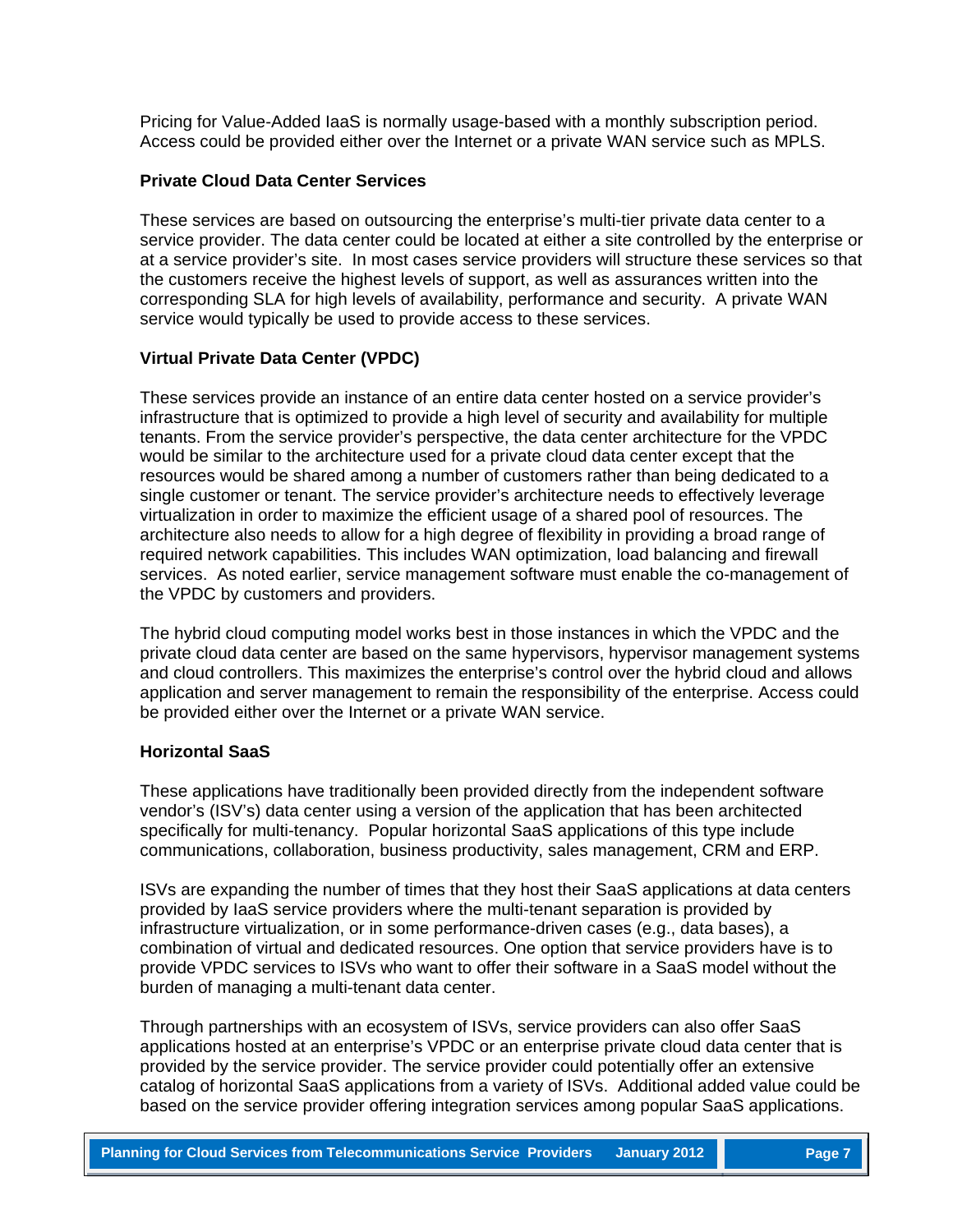Since SaaS is a relatively new area for many service providers, the introduction of services in this category might span two or more phases of the service provider's rollout plan for cloud services. For telecommunication service providers, the most logical starting point would be to build on prior experience with hosted services such as VoIP, Unified Communications and Collaboration. In a subsequent phase of their rollout of cloud services, more complex SaaS applications, such as personal productivity applications, enterprise-grade CRM, ERP, and data base software could be offered.

#### **Vertical SaaS**

These applications provide industry-specific solutions. While industry-specific application software represents a fairly large share of the overall software market, it accounts for only a relatively small share of the existing SaaS market. Vertical SaaS solutions are expected to be more widely adopted when service providers can offer pre-integrated suites of business applications and services that are tightly focused on a vertical industry market, such as health care or education.

### **Cloud Services Differentiation**

The successful introduction of cloud services will depend largely on the service provider's ability to build a portfolio of cloud services that appeal to a wide range of enterprise customers that potentially are in a variety of industry market segments. Since the market for commodity cloud services will be highly competitive, service providers should focus on services that can be differentiated in terms of offering higher added value to the customer. Differentiation can come from the creation of innovative services developed in cooperation with ecosystem partners or from focusing on enterprise concerns regarding manageability, security, availability and application performance.

Service providers who have invested in, or have access to Next Generation Network (NGN) WAN technologies, including Ethernet MAN/WAN transport, MPLS and Layer 2 and Layer 3 MPLS VPNs have a unique opportunity to differentiate their services in terms of application performance and end-toend SLAs. The NGN offers a wide range of advantages over the Internet as a means of accessing cloud services. NGN capabilities including CoS/QoS, traffic engineering, resiliency/restoration and Layer 2 and Layer 3 VPNs that can be leveraged to support assured network performance. The impact of that assured network performance is reflected not only in network-centric SLAs, but also in application-centric and business process-oriented SLAs. The service provider can further optimize these higher level SLAs by complementing the existing network performance with WOC functionality and by implementing cloud infrastructure capabilities that assure performance within the cloud data center portion of the end-to-end path.

### **Cloud Services Infrastructure**

As previously noted, the successful rollout of cloud services is dependent on the service provider creating a cloud data center architecture and infrastructure implementation that is optimized for the delivery of the planned evolution of cloud services. The data center architecture should be based on pervasive virtualization to provide the flexibility that is required to support a wide range of dynamically provisioned services. Pervasive virtualization includes the virtualization of servers, storage, switches and routers. It also includes the virtualization of appliances such as firewalls, intrusion detection systems (IDS) and intrusion prevention systems (IPS), WAN optimization controllers (WOCs) and application delivery controllers (ADCs).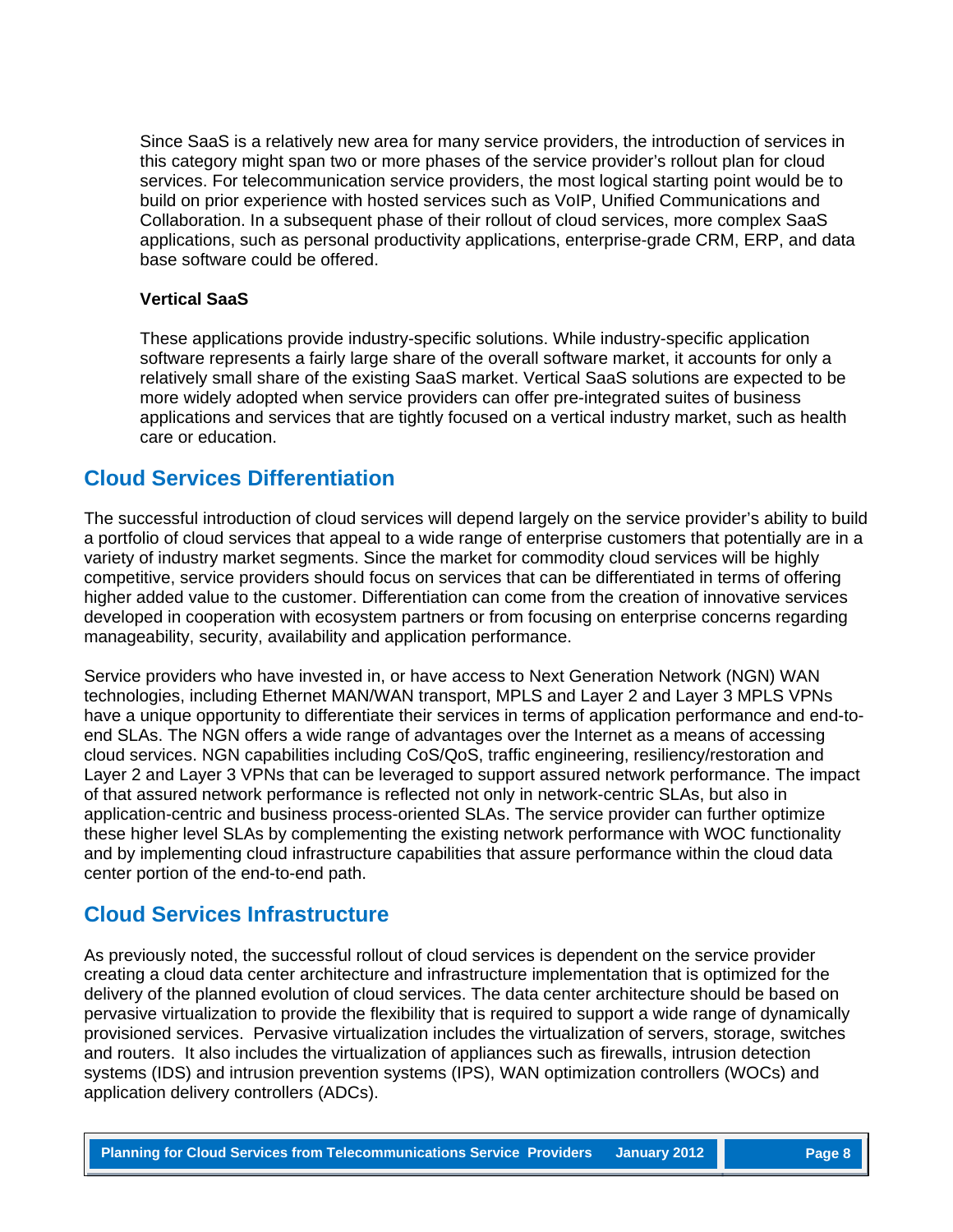In addition to pervasive virtualization, the cloud data center architecture should have the following characteristics:

**Simplicity:** The data center design should standardize on one vendor for each class of data center device and it should only support a limited number of device models and operating system releases within each product set. Reduced complexity generally equates to lower operational expense.

**Scalability and Flexibility:** A design based on modular building blocks can help provide the scalability required to support rapid growth in the number of subscribers and the breadth of services that can be offered. The infrastructure should be able to support very high virtualization ratios (i.e., VMs per server) and high server densities.

**High Availability:** Sufficient redundancy and resiliency features should be incorporated into the design to support the availability-related SLAs that are expected of high value added services such as VPDC.

**Trusted Multi-tenancy:** A robust multi-layer security architecture is required to ensure confidentiality and integrity of the services and the subscriber's data in a multi-tenant environment.

**Integrated and Automated Infrastructure and Service Management:** Integrated management reduces the number of management interfaces that are involved in implementing administrative workflows. Automation allows services to be dynamically provisioned, modified or scaled without requiring time-consuming manual configuration across the various technology domains of the data center; e.g., compute, network, storage and security. The management suite should also include the application and service level management capabilities that will support the various types of endto-end SLAs that were discussed in the previous section. From an operational management perspective, the management system should provide additional capabilities, such as cross-domain root cause analysis and service impact analysis, in order to support the highest levels of service reliability.

**Support for Enterprise Co-Management:** The service management system should provide a web portal supporting the self-service provisioning of new services or the scaling of existing services. The portal should also include dashboards that provide real-time visibility into the performance of applications and services as well as into the consumption of on-demand services.

**Compatibility with Enterprise Cloud Implementations:** As noted earlier, the efficiency of hybrid clouds is optimized where there is a high degree of consistency across the private and public portions of the solution in terms of the cloud management systems, the hypervisors and the hypervisors' management systems. This consistency facilitates the movement of VMs between enterprise data centers and service provider data centers, and this movement enables the dynamic reallocation of cloud resources. In order to achieve this compatibility, service providers should build their cloud data centers by utilizing the same mainstream technologies that are being used to build the vast majority of enterprise virtualized data centers.

After the basic cloud data center architecture is formulated, the planning for the infrastructure can begin. For each phase of service rollout being planned, the required infrastructure to support these services can be specified, as shown in [Table 4.](#page-9-0) The goal is to maximize the level of integration between technology domains and the degree of management automation across the entire infrastructure in order to control both CAPEX and OPEX. Across the various phases of the rollout, the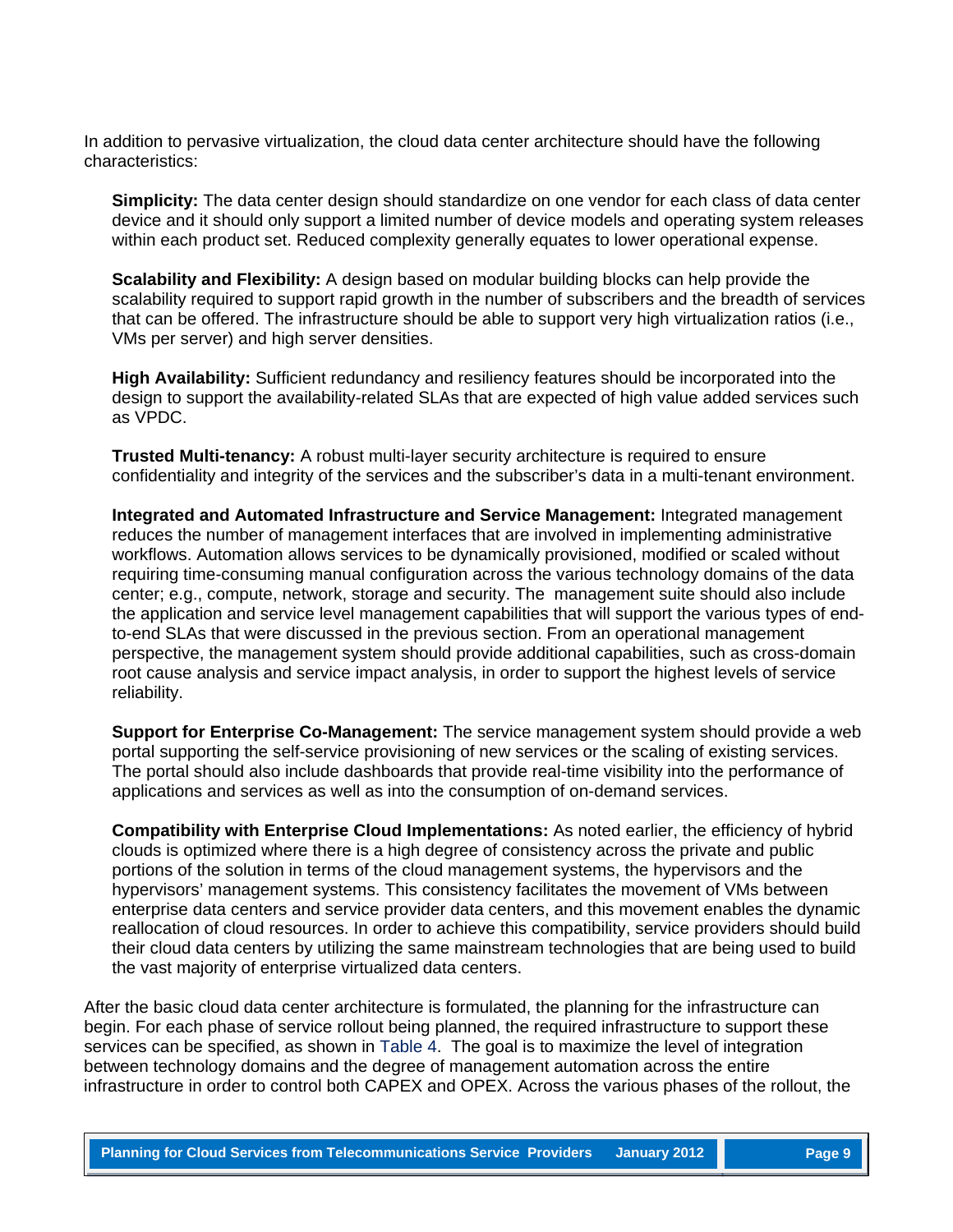goal is to ensure a smooth evolution and scaling of the infrastructure to support new services with the appropriate levels of service quality, including security and performance SLAs.

<span id="page-9-0"></span>

| Table 4: Infrastructure Investment to Support Service Rollout |                |                |                                                |                       |             |                                              |  |
|---------------------------------------------------------------|----------------|----------------|------------------------------------------------|-----------------------|-------------|----------------------------------------------|--|
|                                                               | <b>Servers</b> | <b>Storage</b> | <b>Data</b><br><b>Center</b><br><b>Network</b> | <b>Virtualization</b> | <b>Mgmt</b> | <b>Appliances</b><br>&<br><b>vAppliances</b> |  |
| Phase I                                                       |                |                |                                                |                       |             |                                              |  |
| Phase II                                                      |                |                |                                                |                       |             |                                              |  |
| Phase III                                                     |                |                |                                                |                       |             |                                              |  |
| Phase IV                                                      |                |                |                                                |                       |             |                                              |  |

# **Building Clouds with VCE Vblock™ Infrastructure Platforms**

The Virtual Computing Environment (VCE) company is a joint venture of Cisco, VMware, and EMC. VCE offers packaged, pre-integrated, converged infrastructure solutions that are referred to as Vblock™ Infrastructure Platforms. Vblock platforms are optimized to support data center implementations that are intended to deliver highly secure and scalable cloud services. Vblock platforms come in a range of sizes and are comprised of compute, network, storage, virtualization and management products from the parent companies of VCE.

When a service provider implements Vblock platforms, all of the system integration functions that would normally be required across technology domains that correspond to columns 2 through 7 in Table 4 have already been performed by VCE. In addition, the management solution for Vblock platforms unifies element and service management across the infrastructure while also providing a high degree of management automation. The Vblock converged infrastructure solutions are assembled from the following industry leading product families:

- Compute: The Cisco Unified Computing System blade server platform unites computing, networking, storage access and virtualization into a cohesive system consisting of a single element management domain.
- Network: Cisco Nexus Ethernet switches support full network virtualization, high scalability and continuous systems operation. Cisco MDS 9000 series FibreChannel switches provide FibreChanel SAN connectivity.
- Storage: EMC Symmetrix or EMC Unified Storage (i.e., Celerra, CLARiiON) provide highly reliable and scalable storage with flexible multi-protocol support.
- Virtualization: VMware vSphere, vCenter, and vCloud Director provide a virtualization platform that supports infrastructure and application services within private, public, and hybrid cloud computing environments.
- Infrastructure/Service Management: Unified Infrastructure Management (UIM) Provisioning Center (PC) allows an infrastructure service to be provisioned with a single mouse click. UIM Operations Center (OC) provides operational management of Vblock platforms including indepth operational analysis across all components of the Vblock platform.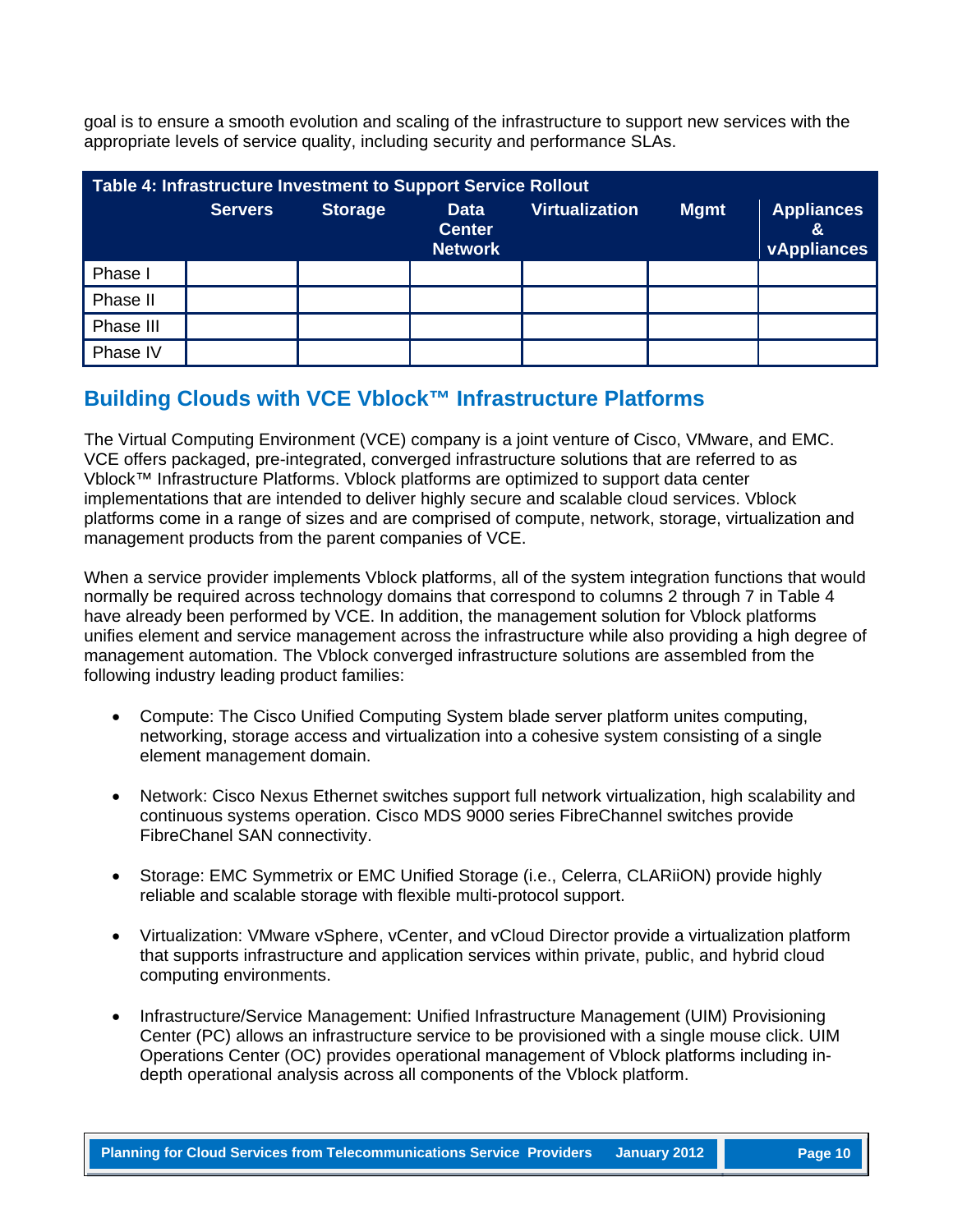Some of the unique benefits of Vblock Infrastructure Platforms include:

- **Simplicity:** Vblock platform components (e.g., Cisco UCS and EMC Unified Storage) offer a high degree of inherent integration and flexibility, which greatly simplifies the infrastructure. In addition, a Vblock platform is managed as a single element vs. a collection of disparate elements. Simplicity is reflected in low Vblock platform TCO.
- **Rapid Deployment:** Vblocks platforms are pre-integrated, pre-tested and certified. This reduces the service provider's time to deployment and time to market for both new services and new customers.
- **Pervasive Virtualization:** Virtualization capability is built into every aspect of the Vblock platform.
- **Support:** A single source of support is provided by VCE for all aspects of the Vblock platforms. A wide range of support services is available to assist organizations plan and build cloud data centers.
- **Pre-qualification:** Pre-qualified configurations are available for popular applications; e.g., SAP, Oracle RAC, VMware View, Microsoft Exchange and SharePoint.
- **Synergy:** Vblock platforms are highly compatible with the mainstream technologies enterprises are using today to evolve their data centers toward a private cloud computing model. Enterprises that are already using the component technologies of Vblock platforms in their private data centers are prime candidates to adopt VPDC services and managed private cloud data center services from service providers with Vblock platform-based public cloud infrastructures.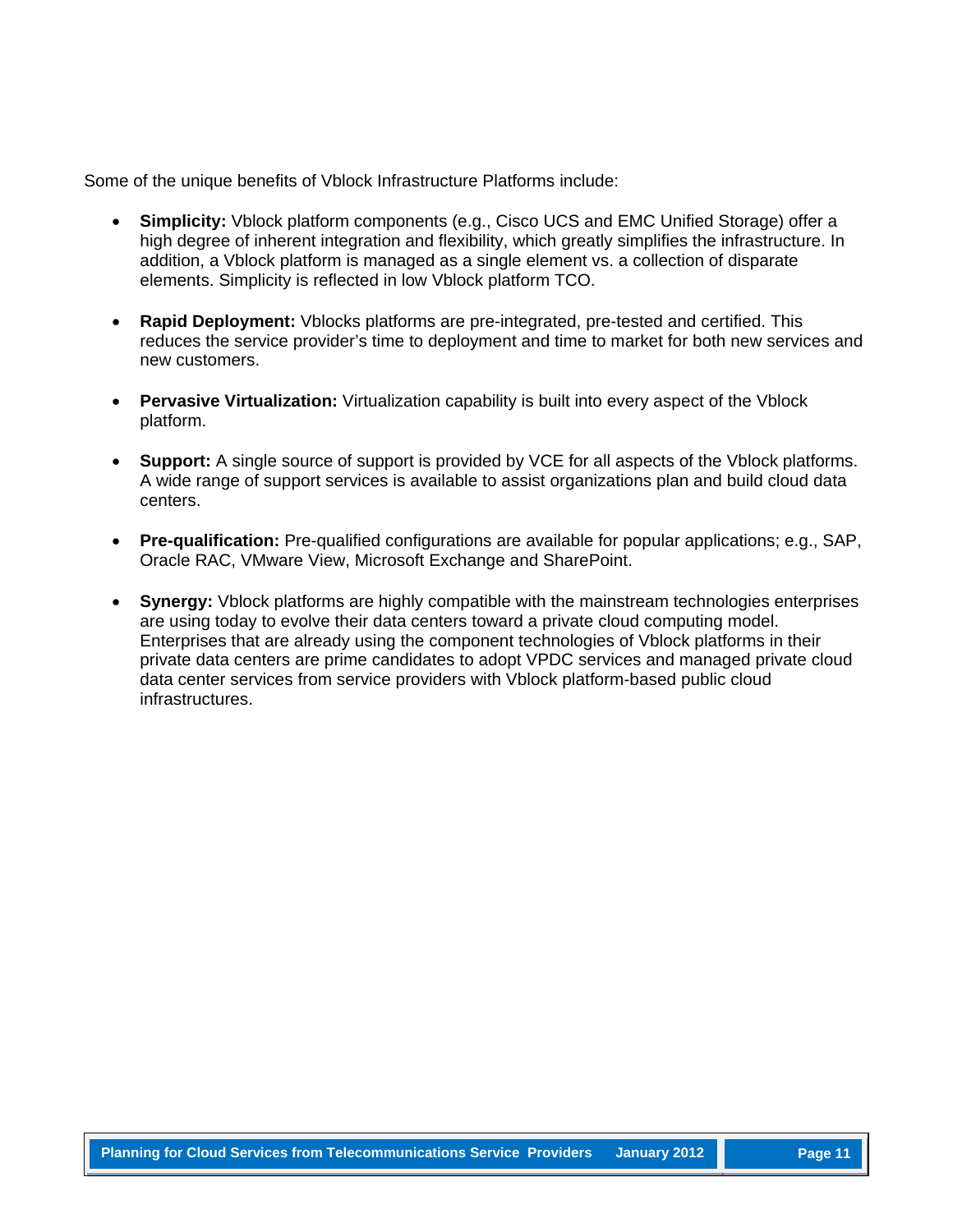# **Summary and Call to Action**

Telecommunications Service Providers have a tremendous opportunity to capitalize on the growing industry-wide adoption of cloud computing. For example, Telecommunications Service Providers are in a unique position to take a leadership role in the public cloud computing market by providing enterprises with high value-added cloud services that also offer the provider the potential for significantly increased revenues and high profit margins.

However, in order to realize the opportunity that cloud computing presents to them, Telecommunications Service Providers must develop a cloud services deployment planning process. An effective plan for the deployment of public cloud services involves three major activities that are designed to balance the benefits of detailed planning with the benefits of continually gathering and leveraging marketplace intelligence. The first activity is for service providers to create a high level, multi-year business plan. This business plan should include the definition of the services or applications to be offered, an outline of how the services will evolve over time, the key enabling technologies and products, the target market, the expected adoption rates as well as estimates of the overall ROI and the expected profitability for each scenario.

Another key component of this business plan is the creation and ongoing modification of the service provider's data center architecture and implementation plan. This architecture and implementation plan must be able to support the range of planned services over multiple phases of evolution. Data center planning should place an emphasis on maximizing service profitability by controlling both CAPEX and OPEX and on supporting value-added service attributes, such as superior SLAs for security, data integrity, availability and application performance. The Vblock platforms from VCE are an example of an enabling technology that has been specifically designed as an optimal solution for supporting a wide range of scalable cloud services.

The second step in the planning process is for service providers to simultaneously engage in ongoing conversations with potential suppliers and potential customers. The purpose of engaging in ongoing conversations with suppliers is to identify technologies and products that enable the service provider to successfully offer new services. The purpose of engaging in ongoing conversations with customers, and possibly leveraging those conversations to create trials of new services, is to identify the specific services, and the primary characteristics of those services, that customers are interested in acquiring from a public cloud computing provider. The third step in the planning process is for service providers to regularly update and adjust their rolling cloud computing business plan based in large part on their ongoing conversations with vendors and customers.